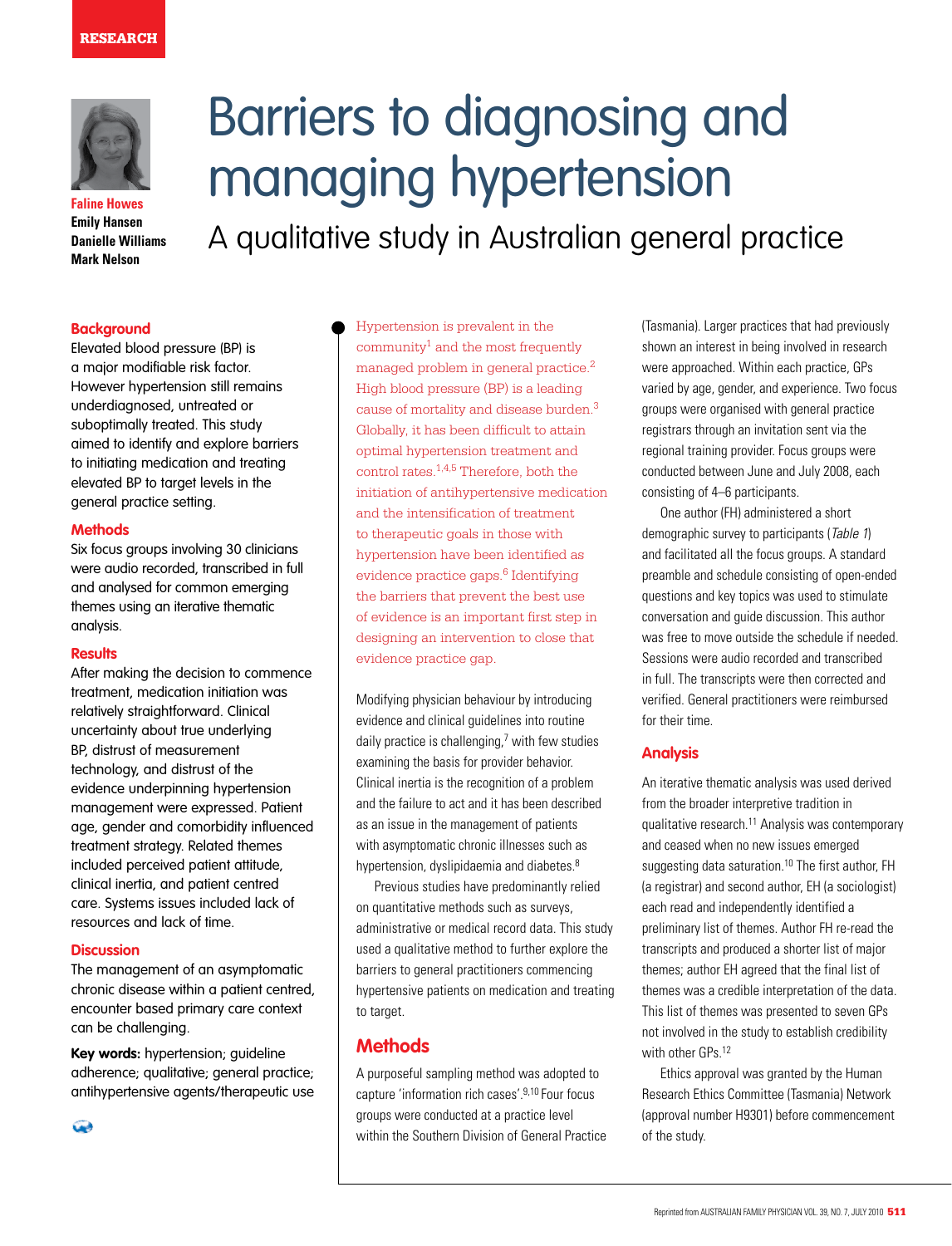| Table 1. Demographics of the 30 participating GPs |        |                |             |               |           |           |                          |             |       |              |
|---------------------------------------------------|--------|----------------|-------------|---------------|-----------|-----------|--------------------------|-------------|-------|--------------|
|                                                   | Gender |                | Age (years) |               |           |           | <b>Practice location</b> |             |       | <b>Total</b> |
|                                                   | Female | <b>Male</b>    | $26 - 35$   | $36 - 45$     | $46 - 55$ | $56 - 65$ | Inner metro              | Outer metro | Rural |              |
| GP                                                | 12     | 7              |             | 10            | 7         |           | 8                        | 11          | 0     | 19           |
| Registrar                                         | 9      | $\overline{2}$ |             | $\mathcal{L}$ |           |           | 7                        |             | 3     | 11           |
| Total                                             | 21     | 9              | 8           | 12            | 8         | 2         | 15                       | 12          | 3     |              |
| $    -$<br>$\sim$ $\sim$<br>.<br>.                |        |                |             |               |           |           |                          |             |       |              |

Sessions worked: a variable number of sessions were worked per week ranging from 3–10 (15 worked six or less sessions per week)

# **Results**

Of the five general practices approached, one declined to participate. Overall 30 GPs and registrars took part.

## **Themes**

The themes developed capture GPs' descriptions of why it is difficult to diagnose and manage hypertension (Table 2). Barriers to initiating treatment and treating to target were often discussed at the same time, with issues surrounding treatment to target dominating conversation (Figure 1). Once the decision to commence medication had been made, initiation was considered relatively straightforward. However, making the diagnosis and the treatment of patients to target BP levels was described as sometimes being difficult.

# **Clinical uncertainty about true BP values and distrust of the technology used to measure BP**

Most participants expressed uncertainty regarding the accuracy and representativeness of individual BP readings taken in the clinic. There was concern about the variability of observed BP readings and the problems associated with the 'white coat effect'.

New automated BP measurement devices (OMRON HEM-907) had been distributed in 2007 to a large proportion of general practices. Participants expressed a lack of confidence in the new machines, questioning their accuracy and reliability. Finding an appropriately sized cuff was not a major issue, but there was a subgroup of patients for whom the large cuff is not large enough 'so I have to get tape to tape around it'. (Male GP, focus group 3, aged 56–65 years) Children's cuffs were often difficult to locate.

General practitioners described a process of 'mental adjustment' of BP readings. They were adjusted down to 'better represent' what was thought to be the patient's 'true' underlying BP. It also involved taking multiple readings and

accepting the lowest as the most representative. '...what I subconsciously do with the figure that I receive... there's a mental adjustment that I make for having taken it here (in the clinic) and what it would be like watching (television)... (Female GP, focus group 2, aged 36–45 years)

The uncertainty of BP readings taken in the clinic was addressed in part by taking manual readings and by the almost universal use of home or ambulatory BP monitoring. Home monitoring was predominantly utilised for diagnosis and less so for monitoring of therapeutic response. Each GP had their own personal preference for BP measurement devices. This extended to a debate about the usefulness and validity of 24 hour ambulatory BP monitoring. Concern was also raised about the cost and lack of access, particularly in rural areas. A few participants doubted how representative a 24 hour measure was compared with home monitoring.

# **Distrust of the evidence underpinning hypertension management**

Rather than large gaps in knowledge and awareness of the management of hypertension, there was an element of distrust toward the evidence underpinning it. Participants had seen major changes in the evidence during their own careers, for example, 'systolic was previously 100 plus your age' (Female GP, focus group 6, aged 36–45 years) and 'diastolic was previously considered more important'. (Male GP, focus group 6, aged 36–45 years) Questions were raised about the risk-benefit ratio for treating the elderly, 'are we adding years to their life?' (Female GP, focus group 6, aged 36–45 years)

Distrust was also reflected in comments such as 'targets are continually being revised lower and lower'. (Male registrar, focus group 4, aged 26–35 years)

## **Patient age, gender and comorbidity**

For some patient groups, detection was an issue, whereas for other groups it was the management of established hypertension that was described as the challenge. The two extremes of the lifecycle, the young and the old, were felt to fall outside the limits of the available evidence. Children and adolescents were seen as a challenge and one that would increase in the future given the obesity epidemic. Poor detection was suspected: BP screening was not routinely performed in this age group, and guidance regarding 'normal values' was difficult to locate.

Participants were reluctant to initiate and treat to target in the elderly due to the witnessing of adverse events. The fear of the consequences of treating a person's hypertension was far greater than the fear of the consequences of not treating it.

'It only takes one broken hip to wipe it out. All that gain in cardiovascular risk'. (Female registrar, focus group 5, aged 26–35 years)

## **Table 2. Barriers to diagnosing and managing hypertension**

- • Clinical uncertainty about the true underlying BP and a distrust of the technology used to measure it
- Distrust toward the evidence underpinning the management of hypertension
- Patient age, gender and comorbidity
- Perceived patient attitude
- Clinical inertia
- • Patient centred care
- • Systems issues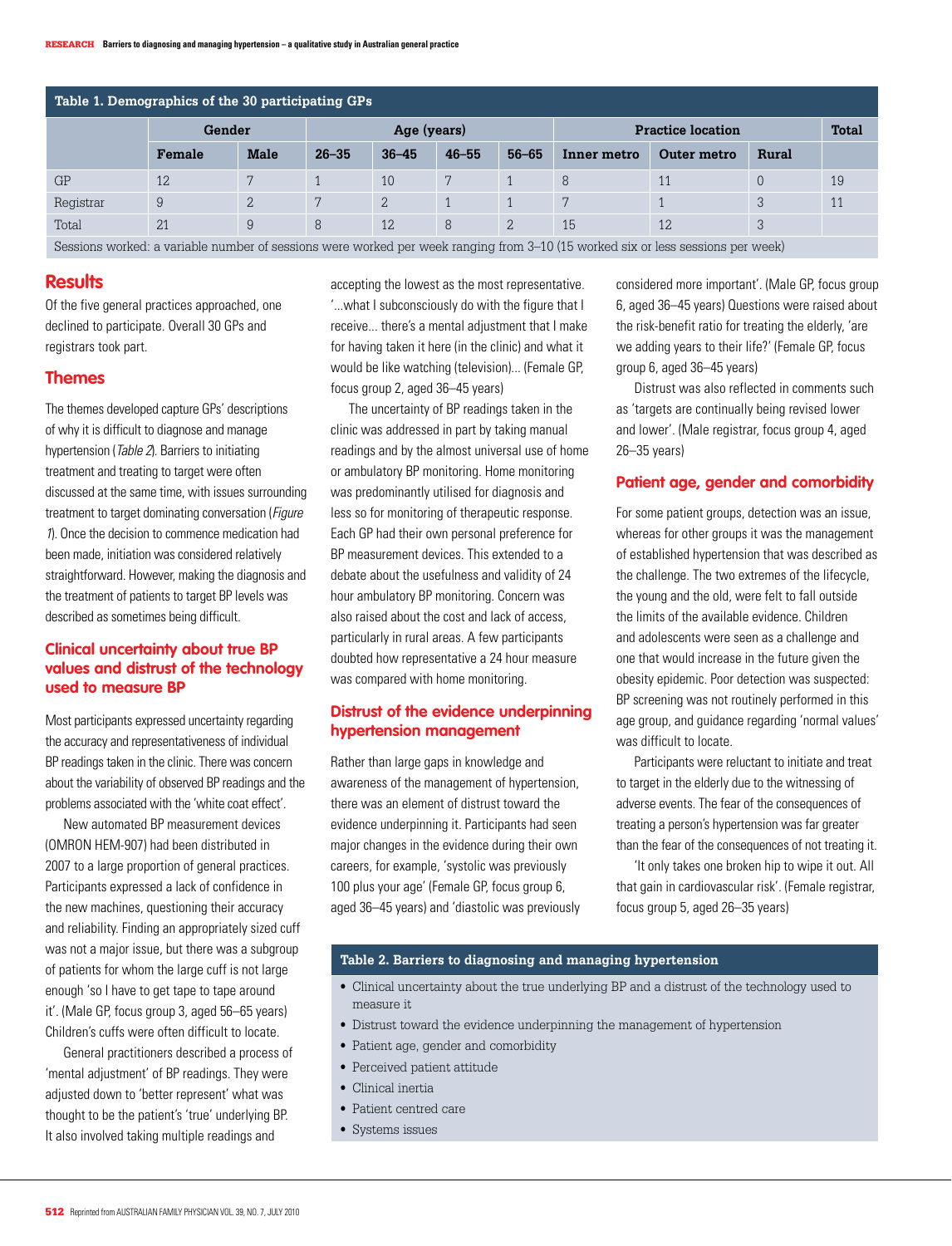The elderly were described as being at high risk of adverse events, even at low doses of medication and at defined target levels, particularly systolic targets. Side effects were deemed to be more severe and falls with subsequent hip fractures were of most concern.

'Especially with elderly people I think the degree of postural hypotension they get going down to target levels is actually higher than in other groups...' (Male GP, focus group 2, aged 36–45 years)

Men were described as difficult, particularly if young, busy, overweight, single or heavy consumers of alcohol. Men had low rates of attendance and when they did attend, often with acute injuries, BP may not be taken.

 In terms of comorbidity, the main groups included: the anxious, those with another disease as the main focus of treatment, and renal patients with lower targets and difficult to manage side effects and interactions. Culturally and linguistically diverse populations were also seen as challenging.

#### **Perceived patient attitude**

Patients were often described as being reluctant or unwilling to both commence antihypertensives and to adhere to treatment in the long term. Delay or failure to initiate was attributed to some patients preferring an initial trial of lifestyle modification, reluctance to take an additional medication, patient's previous experience with side effects, a lack of understanding of risk, and a lack of persuasiveness by the GP. It was sometimes stated that patients felt overwhelmed by diagnoses and needed time to come to terms with them.

'If you have a patient who's encountered some side effects to the first medication, I think they are far less likely to be enthusiastic about the doctor experimenting with another medication'. (Male GP, focus group 2, aged 36–45 years)

Particularly with regard to making lifestyle changes, GPs described patients as often lacking the motivation to change and being reluctant to take responsibility for their own healthcare.

'... patients don't take responsibility, they feel they've got a medical problem and therefore they need a medical solution, and that's the doctor's job, so they don't take ownership...' (Female registrar, focus group 5, aged 36–45 years)

The medical literacy of patients was raised and concern expressed about how the



Figure 1. Contribution of barriers to stage of management Note: The thickness of the line indicates the relevance of the barrier to each stage, where the thicker the line, the greater the impact

public perceives both the concepts of BP and cardiovascular risk.

'And often it's getting people back, they haven't come in for their hypertension... they're not convinced that it's a problem and they don't feel anything... Some people are quite interested in it but a lot of people frankly just aren't...their perception of risk is skewed... we're all worried about cancer but we're far more likely to die of a heart attack'. (Female GP, focus group 2, aged 36–45 years)

## **Clinical inertia**

Clinical inertia was evident in discussions around making a diagnosis, providing advice on lifestyle change and treating to target. Associated issues included a time poor environment, perceived patient attitude and difficulties encountered in a group practice: a few participants described reluctance to initiate treatment in 'someone else's patient' despite repeated high BPs recorded.

'... in our clinic we've got a lot of doctors, some patients don't see a particular doctor and sometimes I've seen them and I say oh, your BP's high and we go back and say oh, it was high 2 weeks ago, and we go back 3 months and oh, it was high 3 months before that, and they've seen a different doctor every time and the doctor says oh high, check again and query initiate'. (Female registrar, focus group 5, aged 26–35 years)

Most participants' stated that their knowledge of lifestyle factors and how to manage them was adequate; the overriding

problem was the lack of success seen in practice. This led to a lack of motivation.

With regard to reaching target, waning motivation was also described as a 'mental slowing down'. This was related to how close to target the patient's BP was, the number of comorbidities they had, and the degree of polypharmacy.

'I think the more medications they're on too, it is harder to get down to that target level because you're running out of range, you're getting more side effects and you're getting more interactions as well. I find that I mentally start to slow down... the more things you've tried and the more medications that they're on'. (Male GP, focus group 2, aged 46–55 years)

Failure to reach target was further justified by discussing BP as a continuum, with small improvements viewed as a therapeutic success.

'In my own mind I just sort of figure, well if their BP is below 140/80 it's not too bad, and if they're diabetic ideally you should be pushing it further down but I find I get a bit lazy once it reaches that sort of level and I'm less likely to pursue it'. (Male GP, focus group 2, aged 36–45 years)

## **Patient centred care**

The GPs described a comprehensive, holistic approach to patient care. Participants stated they individualised the approach to hypertension management. Biomedical information was integrated with patient concerns and context.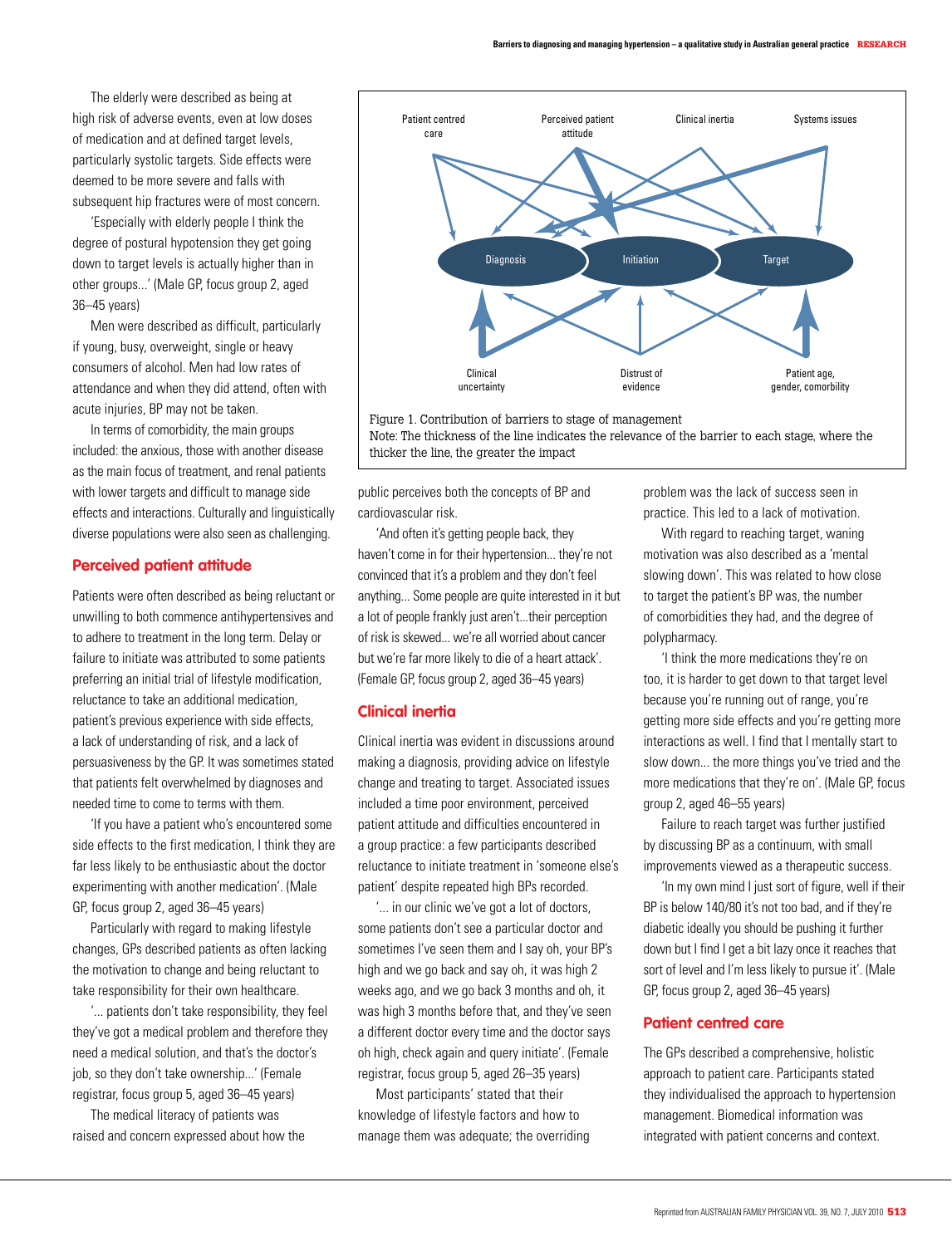Cost was viewed as a major barrier for some patients, particularly those who did not qualify for government healthcare benefits, and those whose partners and/or children were also taking multiple medications. Costs included medications, follow up GP visits, transport, investigations, and the hiring/purchasing of home monitoring. One practice located in a socioeconomically disadvantaged area, described financial costs and the role of stress and crises in their patients' lives as a major contributor to their decision making.

#### **Systems issues**

Systems issues identified included lack of resources and a lack of time. To monitor therapy more accurately, more automated machines for home monitoring and greater access to ambulatory BP monitoring were considered of need. Hypertension was viewed as a general practice area of speciality rather than a specialist area of care. However, practitioners found it difficult to identify specialists with a primary interest in hypertension management to refer to and identified timely access to specialists and allied health practitioners as an issue.

'And the difficult ones... who are already on two agents and still not controlled... I've got one who's on a calcium channel blocker and ACE inhibitor and still terrible BP, but he has diabetes and do I try a beta blocker, he can't have a diuretic because he has poor renal function. It gets really complicated... and they are a public patient and you try and ask the advice of a specialist and that takes 12 months'. (Female GP, focus group 1, aged 36–45 years)

Time was raised in all focus groups. The lack of time in consultations related to the complexity of managing hypertension; it was rarely treated in isolation of other risk factors or chronic disease. It also related to competing demands where doctor and patient agendas may not harmonise.

'Patients find it difficult to get an appointment and they come in with a list of five things'. (Female registrar, focus group 5, aged 36–45 years)

## **General practice registrars compared to GPs**

Recent graduates sometimes lacked confidence and felt they had a deficit in knowledge and experience, particularly when dealing with an unfamiliar elderly patient with multiple comorbidities on multiple medications. However, even experienced

GPs expressed difficulties in keeping up with new clinical information. They felt they lacked experience and knowledge with the older antihypertensives and thus were reluctant to use them. The patients described as 'difficult' by registrars were similar to those described by the GPs.

## **Discussion**

The implementation of evidence by GPs has been described as complex, fluid and adaptive.<sup>13</sup> There were a number of barriers described that prevented the optimal management of hypertension. Trust and confidence were consistent underlying themes. There was a lack of confidence in the validity of clinical measurements of BP that may lead to observer bias. This finding is substantiated by a recent prospective cohort study that found that clinical uncertainty about the true BP value was the prominent reason why providers did not intensify therapy in diabetic patients with uncontrolled hypertension.<sup>14</sup>

Participants expressed distrust toward new technology introduced to measure BP, however, observer biases also occur when using standard mercury sphygmomanometers.15 These can be eliminated by adopting automated BP devices as shown by the CRAB study resulting in better BP management.<sup>16</sup>

 Interestingly, distrust of automatic machines was limited to the clinic setting. As recommended, practitioners sought additional information in the form of home and ambulatory monitoring.17 This may reflect the belief that taking BP at home eliminates the 'white coat effect' or practitioners were looking for the lowest rather than the most representative reading. It must be kept in mind that the upper limit for 'normal' self measured BP (135/85 mmHg) allows for this effect.17

There was a lack of outcome expectancy when treating the elderly. This is supported by a qualitative study which examined the issues influencing GP management of hypertension in the elderly.18 The benefits of lowering BP in the elderly, including isolated systolic hypertension have been well documented in multiple randomised placebo controlled trials;<sup>19</sup> recently including patients aged 80 years and over.<sup>20</sup>

The study findings highlighted the belief that the very elderly are at risk from the side effects of pharmacotherapy due to medication interactions, related to their altered physiological responses

and concomitant disease.21 This is confounded by the fact that falls, hip fractures and postural hypotension are prevalent in the healthy elderly and increase with age, acute hospital and nursing home settings.22–26 There is a lack of randomised controlled trial data to prove the causal relationship between medication use and falls  $21,27$  In contrast treatment trials in the elderly have reported fewer serious adverse events in the active treatment aroup ( $p=0.001$ ) and preliminary analyses revealed no increase in postural hypotension.20,28

Participants were also concerned that a fall secondary to the use of anti-hypertensives would result in a fractured hip. There is a lack of baseline data on fracture risk in patients with untreated hypertension.<sup>29</sup> Of interest, epidemiological and observational studies have shown that most cardiovascular drugs (nondiuretic and thiazide diuretics) actually reduce fracture risk by various direct and indirect mechanisms on bone remodelling.29–31

Participants adopted a pragmatic approach to managing their hypertensive patients concordant with The Royal Australian College of General Practitioner's philosophy and foundations of general practice.32 The primary care practitioner balances the demands of disease specific evidence based medicine and the whole person approach where care is focused on the person, not the disease.33 The Hippocratic oath demands: 'first do no harm', this was an issue taken very seriously when the balance between benefit and harm was deemed uncertain.

The decision not to commence or intensify treatment may be active rather than passive and led by the practitioner or patient. Perceived patient attitude is a well described phenomenon and particularly in the context of whole-person care becomes an important factor in management decisions.13,34 The doctor-patient relationship was a driving force in the way GPs managed hypertension. The establishment and maintenance of the relationship was believed to benefit the patient in the long term allowing for chronic disease management to occur over time.

There is a tension between preventive care where you cannot possibly measure a prevented or delayed event in an individual versus the witnessed impacts of treatments. General practitioners manage the practicalities of prioritising and goal setting when dealing with patients' immediate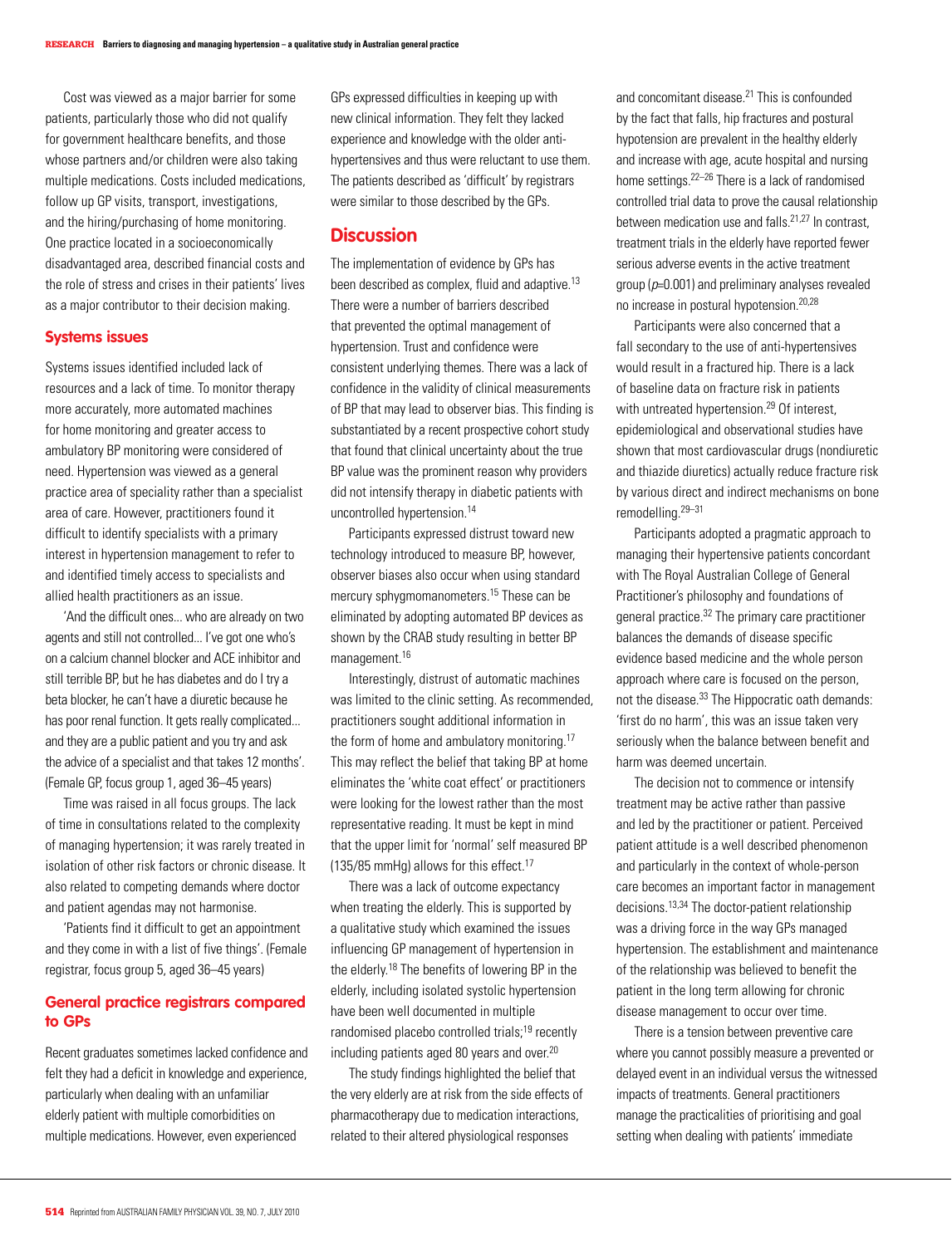issues and managing, multiple chronic illnesses and risk factors. The concept of competing demands is supported by a study that examined medical records from primary care consultations. Patients with more unrelated comorbid conditions were less likely to have their uncontrolled hypertension addressed during that visit.<sup>35</sup> However, primary care is a continuum. In a study of type 2 diabetics with a raised HbA1c, each additional patient concern reduced the likelihood of a medication change during that consultation, however, for each 1% increase in HbA1c level, the time to the next scheduled appointment significantly decreased.<sup>36</sup> Primary care was recognised as more than the sum of its disease care parts.37

# **Limitations of this study**

Participants were self selected and reimbursed and potentially not representative of all GPs. Transferability rather than generalisability is considered important in qualitative research.

The role of the researcher is rarely addressed in research.38 The facilitator (a general practice registrar) being aware of the potential for influencing data collection and interpretation adopted a reflexive position. Triangulation was also used to improve rigour. A clear statement of the role of the facilitator was included in the preamble. The interview guide was used to minimise the impact on conversations. The authors who conducted the analysis have divergent backgrounds and disciplinary expertise. 'Member checking' was performed with an independent group of GPs to establish the degree of correlation between their views and the researchers' analysis.12,39

Potential advantages of a doctor facilitating the 'naturally occuring'40 groups of GPs: participants may have felt more comfortable talking freely without the need to modify medical terminology, speak openly and honestly of difficult patient management issues, and felt more able to challenge each other and clarify each others responses.<sup>10</sup>

The effect of the gender and workforce participation imbalance on the results is difficult to quantify and research in these areas is lacking. The Australian healthcare workforce continues to change with the proportion of female GPs increasing and full time practice decreasing.41

Some studies suggest that female physicians may place greater emphasis on preventive

care42,43 and provide an overall better quality of care, especially in risk factor management.<sup>42,44</sup> This may reflect physicians' practice and communication styles as well as patients' preferences and expectations.43

Previous quantitative studies exploring the barriers to hypertension treatment, showed no statistically significant associations between GP gender or professional experience.44,45

# **Comparison with existing literature**

Before the commencement of the study a literature review was conducted (papers included to February 2007). Twenty-two papers met the inclusion criteria that described 19 studies (unpublished). These papers were predominantly quantitative in approach measuring self report of knowledge, awareness and adherence to guidelines. Further quantitative papers have been published.14,45–47

The initial review identified barriers such as: lack of knowledge regarding guidelines; adopting a higher BP threshold than guidelines, particularly for initiating and treating in the elderly; an associated lack of outcome expectancy in the elderly; an overestimation of care (self satisfaction), and perceived patient attitude.

Later questionnaire and cross sectional studies identified some of the barriers found in our study: lack of awareness and knowledge of guideline recommendations was a less frequently identified problem.45,47 General practitioners agreed that the negative impact on patient quality of life may outweigh the benefits of treatment. $45$  Nicodeme et al $47$  found that GPs often considered BP measurements were not representative and target BPs were adjusted according to the patients circumstances. An important difference found in our study was the emergence of distrust toward the evidence and technology surrounding HT management.

The authors believe that adopting a qualitative focus group approach allowed for a greater 'richness' of data to be collected. Closed question surveys can only gather opinion on predetermined barriers and doesn't allow for the discovery of new understandings, or the uncovering of why participants think in such a way.<sup>48</sup> This article goes some way to developing an understanding of some of those underlying reasons.

# **Implications for practice**

Further research is required into the process of care to further develop the evidence base for hypertension management strategies. Research frameworks are needed which take into account the practicalities of patient management. Further education for GPs is required regarding the evidence for automated machines and the risks and benefits for treating the elderly. Greater patient education and public health initiatives around cardiovascular risk need to be considered. More systematic approaches to the integration of clinic and home measures of BP need to be promoted14 and incorporated into guidelines. Patients with complex conditions may benefit from greater GP-specialist care partnerships.

General practitioners need to find the balance between the biotechnical (ie. evidence) and biographical (ie. lived experience) ways of knowing,49 to become more introspective and truly examine the reasons behind management choices.

## **Authors**

Faline Howes BMedSci, MBBS(Hons), MPH, is an academic general practice registrar and PHCRED RDP Fellow, Discipline of General Practice, Menzies Research Institute, Hobart, Tasmania. faline.howes@utas.edu.au.

Emily Hansen BA(Hons), PhD, is Research Fellow in Primary Care, Discipline of General Practice, Menzies Research Institute, Hobart, Tasmania

Danielle Williams RN, is PHCRED Program Coordinator, Discipline of General Practice, Menzies Research Institute, Hobart, Tasmania

Mark Nelson MBBS(Hons), MFM, FRACGP, FAFPHM, PhD, is Chair, Discipline of General Practice, School of Medicine, University of Tasmania, and Senior Fellow, Menzies Research Institute, Tasmania.

Conflict of interest: none declared.

#### **Funding**

The researchers gratefully acknowledge the RACGP Research Foundation for their support of this project through a Cardiovascular Research Grant in General Practice (H0016334).

#### **Acknowledgments**

We wish to thank the GPs and registrars who participated in this study and the Department of Health and Ageing PHCRED program.

#### **References**

1. Briganti EM, Shaw JE, Chadban SJ, et al. Untreated hypertension among Australian adults: the 1999–